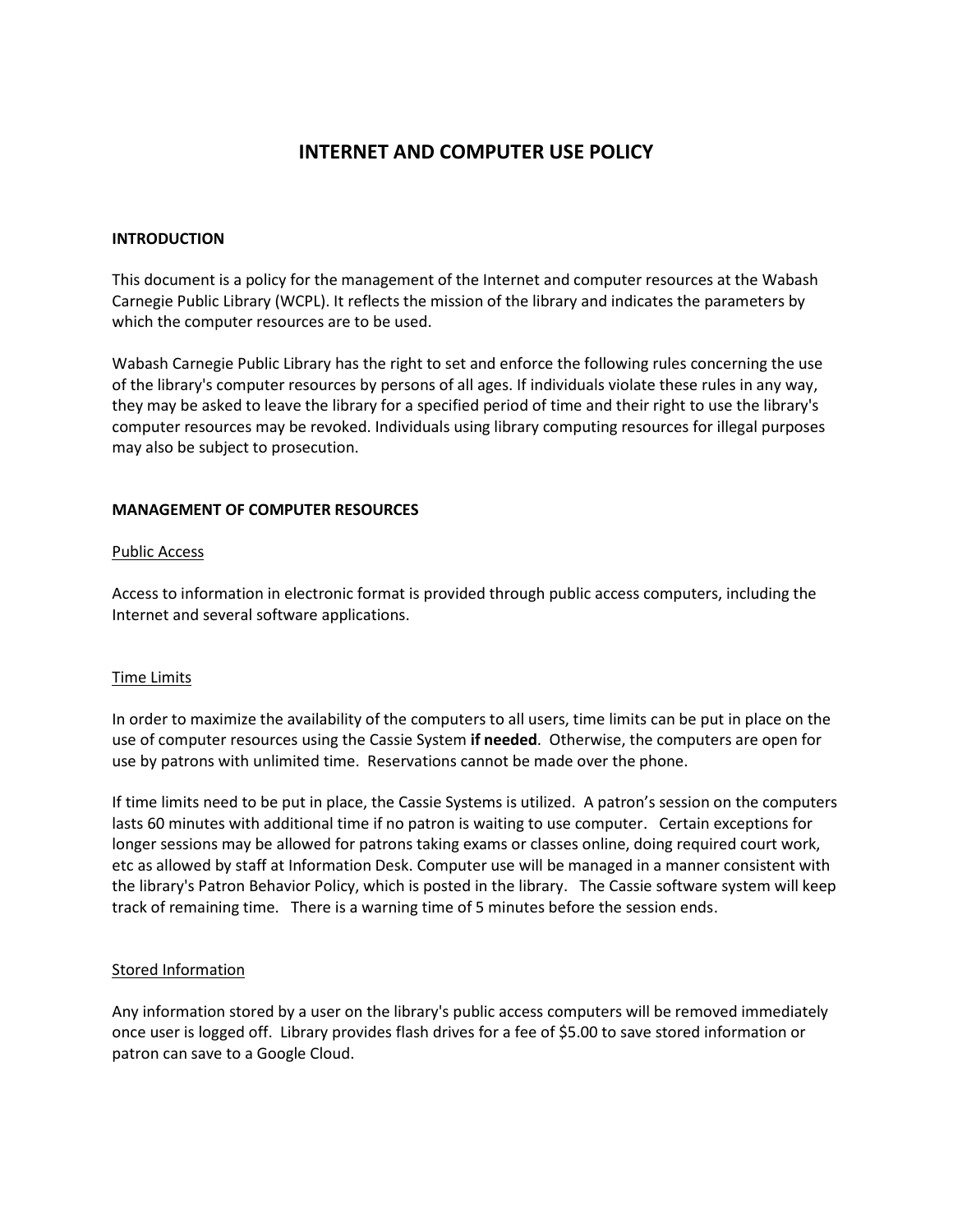## Children's Room

The computers in the Children's Room are reserved for the exclusive use of children and young adults through middle school age. An adult care giver may assist a child in the use of a computer, but may not make use of a separate computer. An exception is assisted computer use for instructional purposes.

### Adult Reference Area

The computers in the Adult Reference Area are reserved for the use of high school students and adults.

While using the computer resources of the Wabash Carnegie Public Library, persons of all ages shall:

I. not violate copyright laws and licensing agreements pertaining to software, files, or other resources obtained via the Internet;

- II. not harass or slander other persons or parties;
- III. not interfere or impede the use of computers by others;
- IV. not violate Federal, State, or local laws or regulations.

V. not download programs onto the computer without approval of the Information Services Manager.

#### Adult Reference Area Sound

To avoid disruption to other patrons, the adult computers must be kept on mute. The library has limited supply of headphones available for patrons taking online courses that require sound

#### **INTERNET SAFETY**

In compliance with the Neighborhood Children's Internet Protection Act (NCIPA), the Wabash Carnegie Public Library will employ appropriate measures designed to restrict access by minors (anyone under 18 years of age) to inappropriate matter on the Internet and the World Wide Web.

Minors shall be monitored by library staff, and shall not disclose, use, or disseminate personal identification information on the Internet. Further, persons of all ages shall:

I. not display or disseminate sexually explicit or sexually suggestive (obscene/pornographic) material or language that is abusive or harmful to minors;